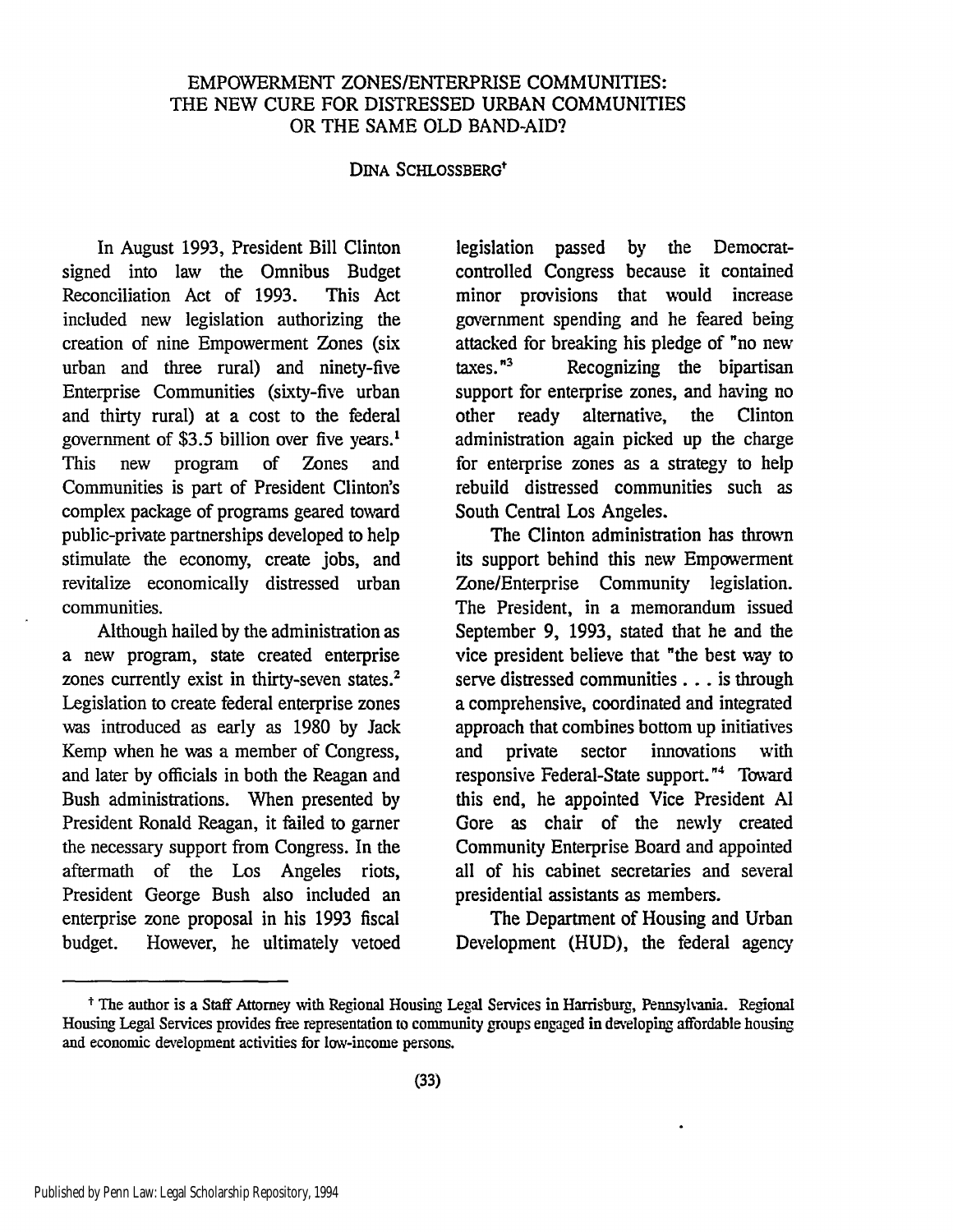responsible for designating the urban Zones and Communities, has publicly proclaimed this new program as a way to alleviate the distress of poor urban communities.<sup>5</sup> HUD officials, including Secretary Cisneros, have traveled the country speaking to local officials and low income communities, drumming up enthusiasm for this new program and encouraging local communities to submit applications for designation as a Zone or a Community.

In spite of the hype and fanfare, the question remains whether Empowerment Zones or Enterprise Communities will accomplish all that is hoped by the Clinton administration: to stimulate the economy, create jobs for low and moderate income people, and revitalize communities? Historically, state enterprise zones have focused on tax incentives to lure businesses to distressed neighborhoods, relying on these businesses to create jobs and lead to the rebirth of these communities through a trickle-down theory.<sup>6</sup> The new federal program provides tax incentives and massive amounts of social services funds to selected communities and requires community participation in the designation of how these funds are spent. While this addition to the model is constructive, there are other concerns with this legislation, as well as serious questions as to the efficacy of a tax incentive driven program to meet the job creation and physical revitalization needs of our most distressed communities. After a brief overview of the federal legislation, the question of whether this new program can meet its ambitious goals will be discussed.

**I.** EMPOWERMENT ZONES AND ENTER-PRISE COMMUNITIES: *LAW* **AND REGULATIONS** 

#### A. *The Law*

The legislation authorizing the creation of Zones and Communities is very prescriptive. As a threshold matter, only certain communities may apply for such designation. In order to be designated a Zone or Community, a local community must meet specific population and geographic size requirements and each census track within the designated area must have a threshold poverty rate of at least 20%, with 90% of these census tracks having a poverty rate of 25% and 50% having a poverty rate of at least 35 %. At least one Zone must be located in two states with a combined population of the two areas of 50,000 or less, and may not include more than three noncontiguous locations.<sup>7</sup>

As outlined in the legislation and interim regulations, an application for designation is generated by a specific geographic community seeking designation as a zone or community. In reality, because of the complexity of the law, regulations and application process, this process will be controlled in most instances by the local government. In Philadelphia, for instance, the mayor has selected the communities for which an application will be submitted, has appointed a team to develop and draft the application and is coordinating the requisite community participation activities. In addition, both the local and state governments must approve the application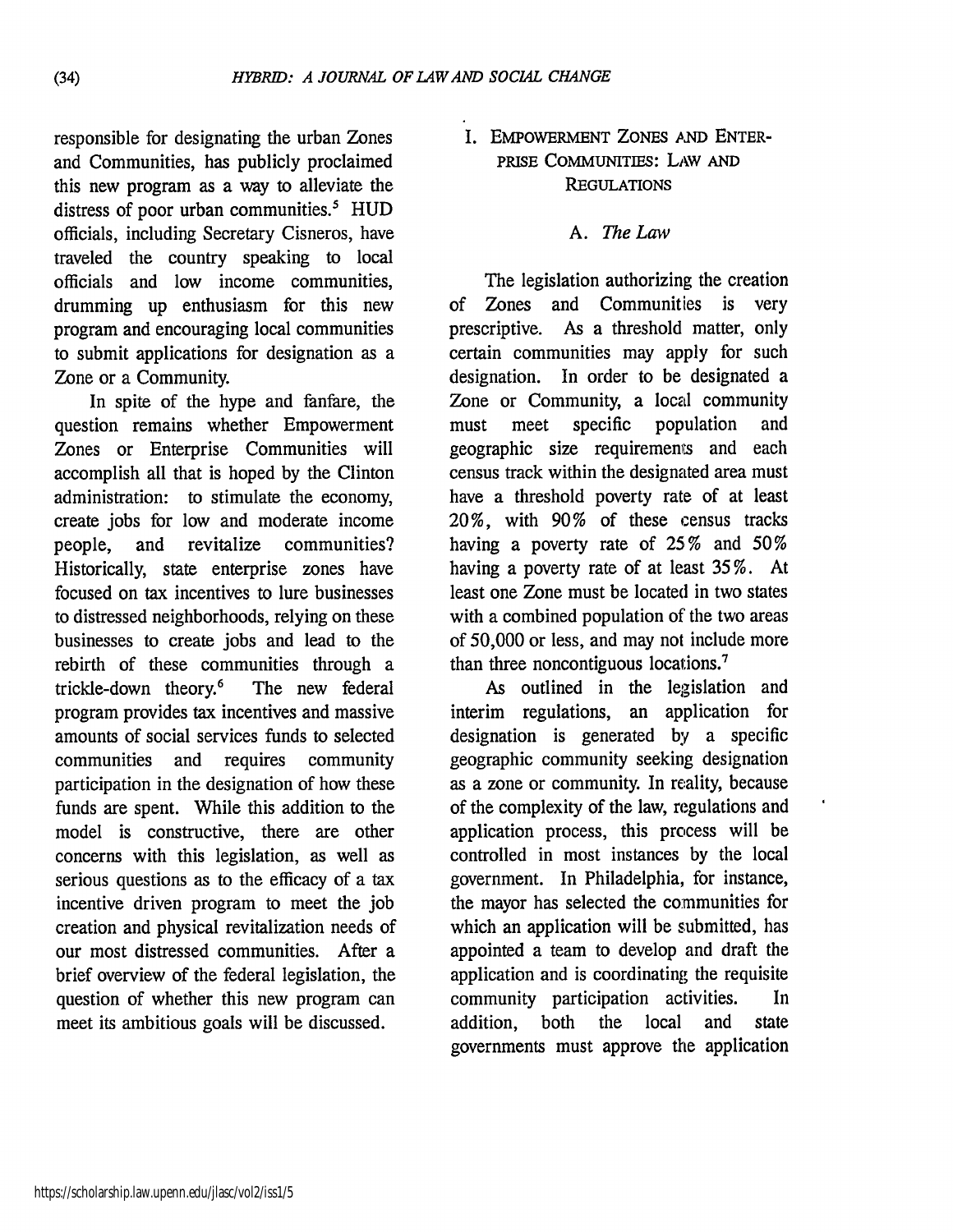and provide assurances that the Strategic Plan ("Plan") will be implemented as stated in the application.

### B. *The Strategic Plan*

The Strategic Plan is the heart and soul of the Empowerment Zone/Enterprise Community application. Each applicant must develop a detailed Plan for meeting the purposes and objectives of the legislation. The Plan must describe a coordinated strategy and activities that address four key principles: economic opportunity, sustainable community development, community-based partnerships, and strategic vision for change. $8$  In addition, the Plan must incorporate several elements, including: the identification of the groups and individuals who assisted in the development of the Plan; the role of the participants in the creation, development and future implementation of the Plan; the community's vision for revitalizing the designated area; key barriers to implementing the Plan; and how the Social Service Block Grant (SSBG) funds (commonly called Title XX funds) designated for the Zone or Community will be spent.<sup>9</sup>

### *C. Designation Process*

All applications for urban designation as a Zone or Community are submitted to HUD and all applications for rural designation are submitted to the Department of Agriculture. The final date of submission is June 30, 1994. The agencies will make

their designations based on the strength of the application, particularly the Strategic Plan, and its likelihood of successful implementation.<sup>10</sup>

## *D. Benefits of Designation*

The benefits of designation of an Empowerment Zone are different than those of an Enterprise Community. Designation as an urban Zone provides the area with the right to an additional \$50 million of Title XX funds for two years. Designation as a rural Zone provides \$20 million of Title XX funds for two years. In contrast, each Enterprise Community receives only a oneyear additional allocation of three million dollars." Designation as a Zone provides a xage tax credit for up to ten years for employers located in the Zone who employ Zone residents. $12$  Both Zone and Community areas are eligible for a new kind of tax exempt facility bonds for facilities located in the designated area. $13$  Finally, areas with either a Zone or Community designation receive priority status in the competitive application for other sources of federal funds, potentially worth hundreds of millions of dollars, if the Strategic Plan articulates both the need and a plan for utilization of these additional dollars.<sup>14</sup>

## II. WILL **EmpOvERMENT ZONES AND** ENTERPRISE COMMUNITIES SAVE OUR CITIES?

At the state level, enterprise zones have failed to produce the desired effects of jobs for low income residents, increased capital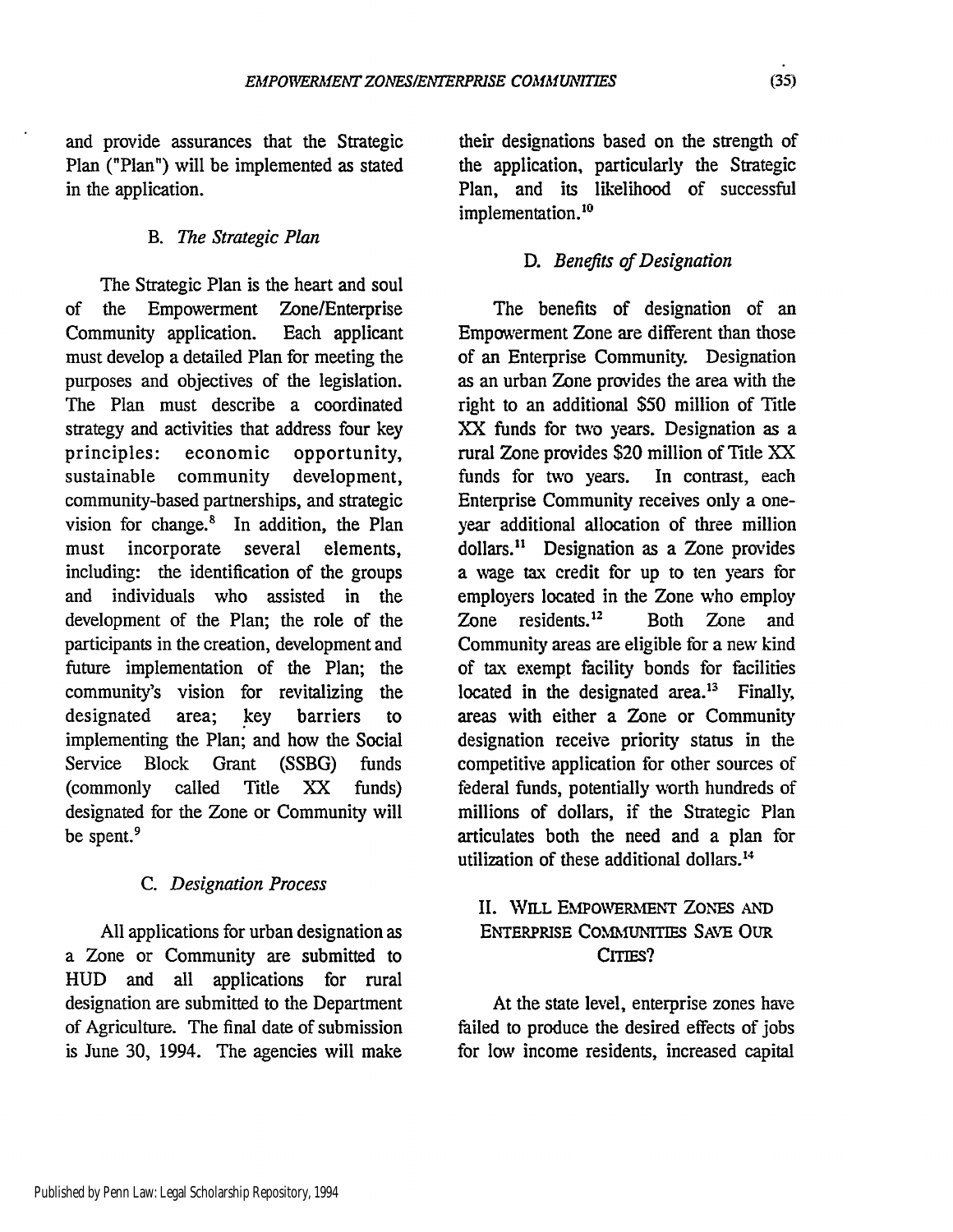investment, and physical revitalization of the community.15 The driving forces behind these enterprise zone programs are the incentives and opportunities offered to businesses, usually in the form of tax breaks or comparable incentives. The community residents and their needs for jobs, social services, and revitalization of the neighborhoods are generally not the focus of most enterprise zone programs, despite the fact that the zones receive designation status because of the high levels of poverty and unemployment.<sup>16</sup> Often the businesses that benefit from the enterprise designation are capital and not labor intensive. In some instances businesses that benefit from locating in an enterprise zone employ virtually no employees. One study conducted by two Cornell University professors which evaluated the effects of the Evansville, Indiana state enterprise zone program found that 36% of the tax breaks went to firms with almost no employees and that were using the zone as a tax shelter for warehouses where trucks simply loaded and unloaded materials. $17$  Because the state program is not a direct subsidy to low income residents, but rather to the businesses that locate in enterprise zone communities, the theory is one of trickle down: residents will realize an indirect benefit as the result of "increased job opportunities" in the community. Not surprisingly, studies of state enterprise zones, including a study by the General Accounting Office of the state of Maryland's enterprise zone program, found that tax incentives, as the cornerstone of state enterprise zone programs, produced no

evidence that the program produced growth in employment. $18$ 

Is the new federal program, with its emphasis on community participation and increased social service funding, a radical enough departure from the traditional enterprise zone model to be successful in meeting its goals? It is too early to tell. The HUD Interim Regulations for the Designation of Empowerment Zones and Enterprise Communities states as its purpose: "to stimulate the creation of new jobs, particularly for the disadvantaged and long-term unemployed and to promote revitalization of economically distressed areas. **"19**

Despite the stated purposes, the program may fail if careful evaluation and monitoring by HUD is not made of both the development and implementation of the Strategic Plan, and if the Plan is not evaluated from the perspective of its effect on low income communities and their residents. The following are a few examples of critical issues that will determine the success of Empowerment Zones and Enterprise Communities as tools for revitalizing distressed urban areas.

# *A. Benefits to Long-Term Unemployed and Disadvantaged*

The program anticipates creation of jobs that will benefit residents of the Zone or Community. However, neither the legislation nor the interim regulations adequately protect the jobs for low income community residents. The regulations require that the Strategic Plan outline among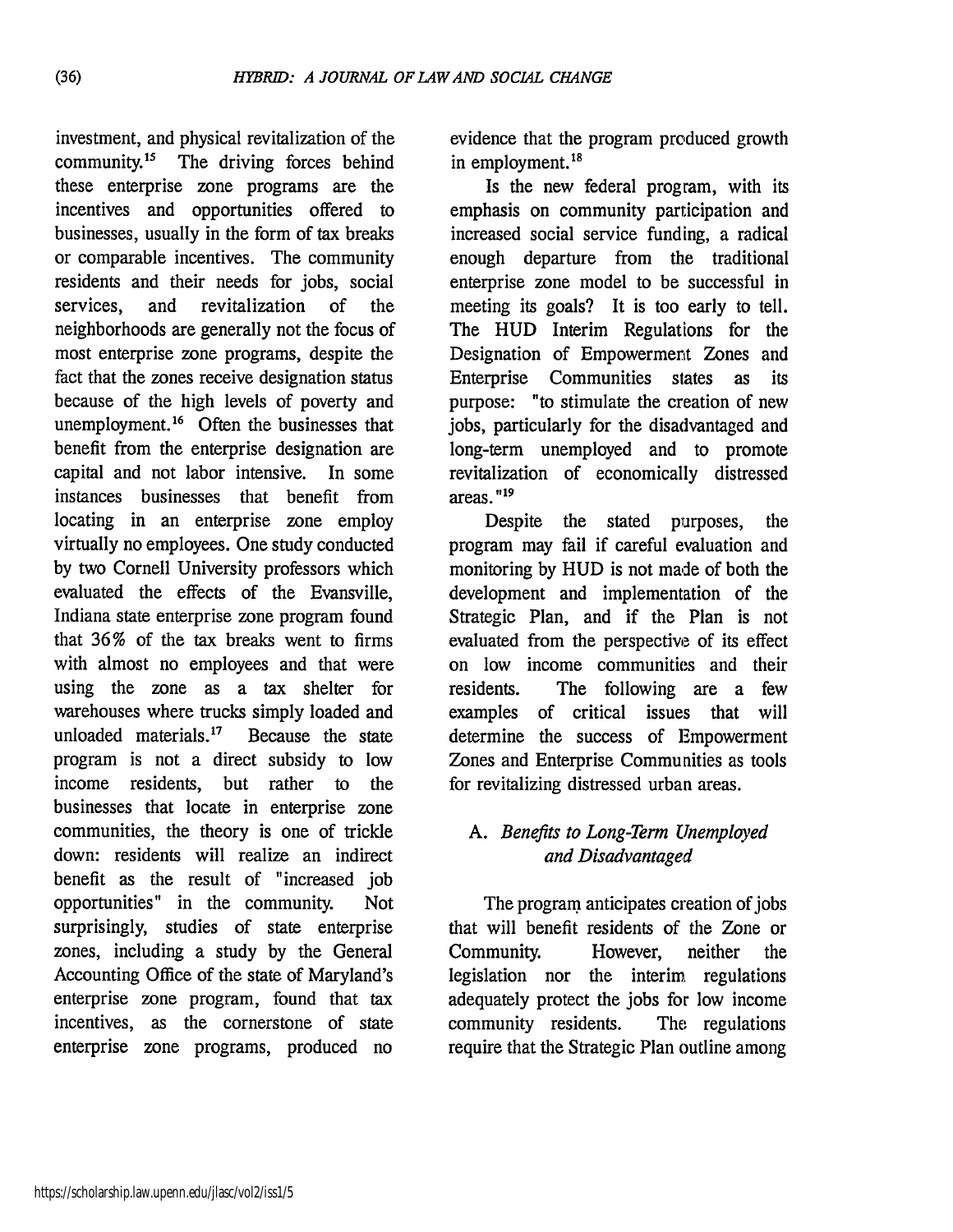its key principles the creation of economic opportunities, including job creation, entrepreneurial initiatives, small business expansion, and training for jobs that offer upward mobility.<sup>20</sup> However, there is no requirement that these jobs be granted to low income, chronically unemployed, or disadvantaged zone residents and there is no requirement that HUD evaluate the Strategic Plan based on its effectiveness in targeting benefits and resources to such persons. It is easy to imagine that jobs will more readily be available to persons less marginally connected to the job market, or persons who live in the zone but who are not part of the population living below the poverty line.

In addition, neither the regulations nor the statute stresses the importance of attracting new industries that are labor (not capital) intensive and that create jobs for other than highly skilled workers. Relocation of businesses that rely on high technology, such as the medical and computer industries, fails to meet the needs of community residents if the job opportunities made available require highly skilled personnel.

Finally, there is no objective test set forth in either the legislation or the regulations for evaluating the quality of the jobs created. Jobs may be created for which the employer receives a generous wage credit but may only marginally improve the employee's standard of living. In order for low income residents to benefit from such an indirect job creation program, emphasis must be placed on the creation of quality jobs, jobs that provide adequate wages and benefits to support a family and opportunities for skills and career

advancement.

# *B. Participation in the Creation of the Strategic Plan*

A major criticism of previous enterprise zone programs by low income community advocates is the lack of mandated community participation.<sup>22</sup> The new federal program addresses this issue by requiring 'the participation of "specific groups, organizations and individuals in the production of the Plan, **. . .** evidence that the participants, taken as a whole, broadly represent the racial, cultural and economic diversity of the community," and an explanation of the "role of the participants in the creation, development and future implementation of the plan. $n^{23}$ 

This emphasis on community participation is essential if the Strategic Plan to benefit low income, long-term unemployed, and chronically disadvantaged members of the community. The legislation and the Interim Rules mandate the cooperation and participation of individuals and organizations which signify a cross representation of the community, a marked improvement over earlier enterprise zone programs. However, unlike other federal programs administered by HUD, such as the Community Development Block Grant Program (CDBG), $^{24}$  there are no minimum requirements for citizen participation, such as open forums, community participation hearings, or a notice and comment period before the zone area is selected by the applicant, or at any time after the planning process begins. $25$  Meaningful community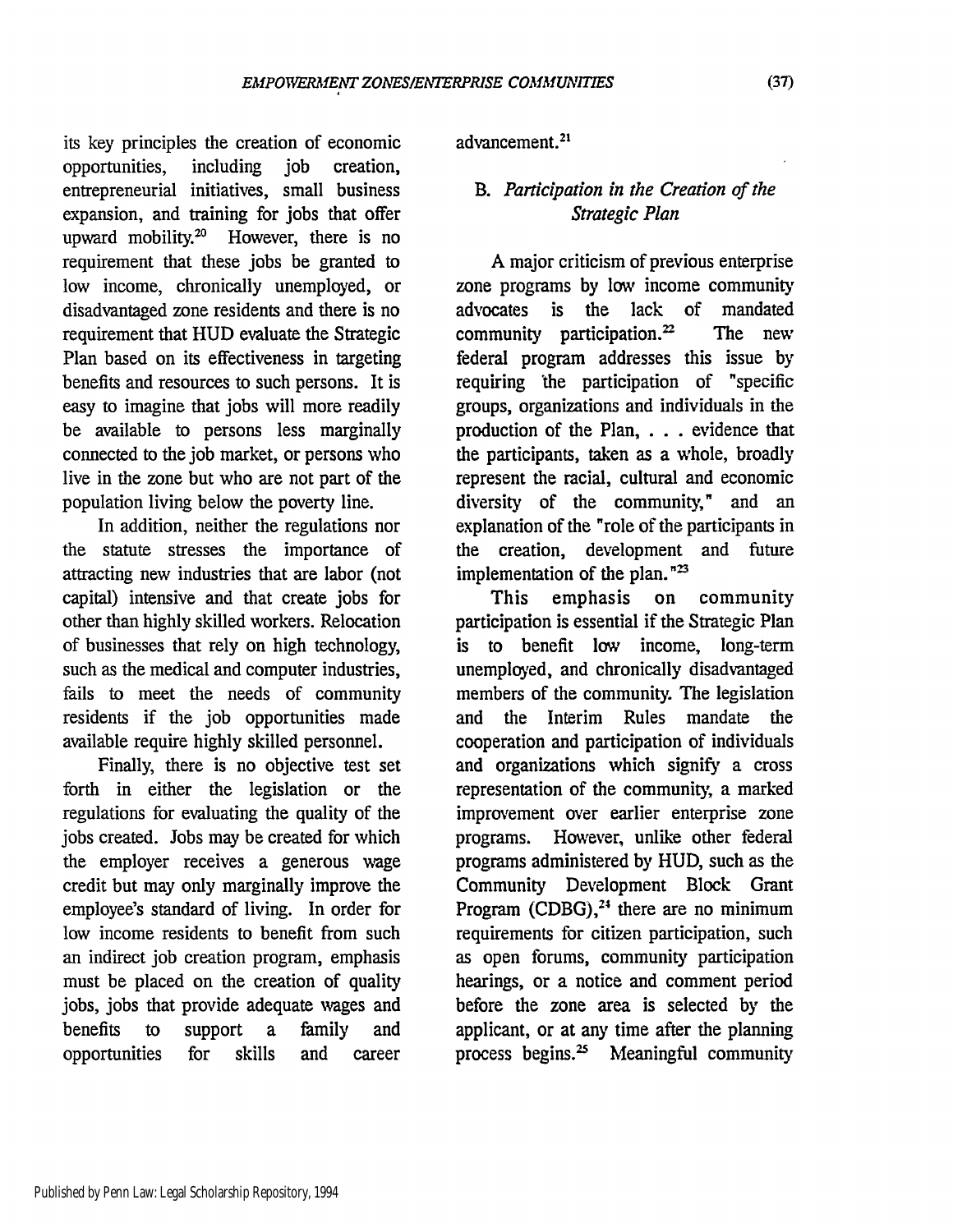participation that includes the input of residents will only be achieved if HUD takes seriously its obligations of monitoring and review and if it takes the time to determine whether the participants adequately represent the residents, organizations, and institutions that make up the community. $26$ 

## *C. Regulatory Waivers*

Similar to other enterprise zone programs, this new federal program provides an opportunity for federal regulatory waivers, if such regulations impede the successful implementation of the Strategic Plan. Although not included in the authorizing legislation, the Interim Rules also seek requests for statutory changes.<sup>27</sup> Such waiver requests are not subject to citizen participation hearings, notice and comment, opportunities for appeal or any degree of public disclosure beyond the participants in the Strategic Plan. While one HUD official has stated that no waiver requests will be accepted without written verification and assurances of the community's desire for such a waiver, $28$ greater protection for community residents would be awarded by a clear, regulatory process that insured community understanding and approval of waiver requests. Historically, regulatory waivers have often been used to weaken protections that benefit low income communities, to reduce the number of affordable housing units, and to pave the way for gentrification or urban renewal.29 Care must be taken to insure that the adverse implications of any waiver requests, particularly those that are

statutory, are made known to the community so that the community can make its own determination of the value of such a request.

# *D. Physical and Social Infrastructure*

The successful implementation of any Plan should include a detailed Plan for the physical and social revitalization of the infrastructure, including schools, roads, transportation, crime prevention, and other amenities of the community.<sup>30</sup> The designation as a Zone or Community should not be so narrowly defined as to limit the potential for growth to the development of a few jobs, but should be taken as an opportunity to engage in a real community planning process.

The new federal program provides the outlines for such an opportunity. Participants are asked to consider how the "community's approaches to economic development, social/human services, transportation, housing, sustainable community development, public safety, drug abuse prevention, and educational and environmental concerns will be addressed in a coordinated fashion.  $131$  Again, this opportunity will only be meaningful if the local authorities provide the resources to the community for this detailed planning process and HUD critically evaluates the application to determine whether these issues are addressed.

### **CONCLUSION**

Much hope is placed on the new federal Empowerment Zone/Enterprise Community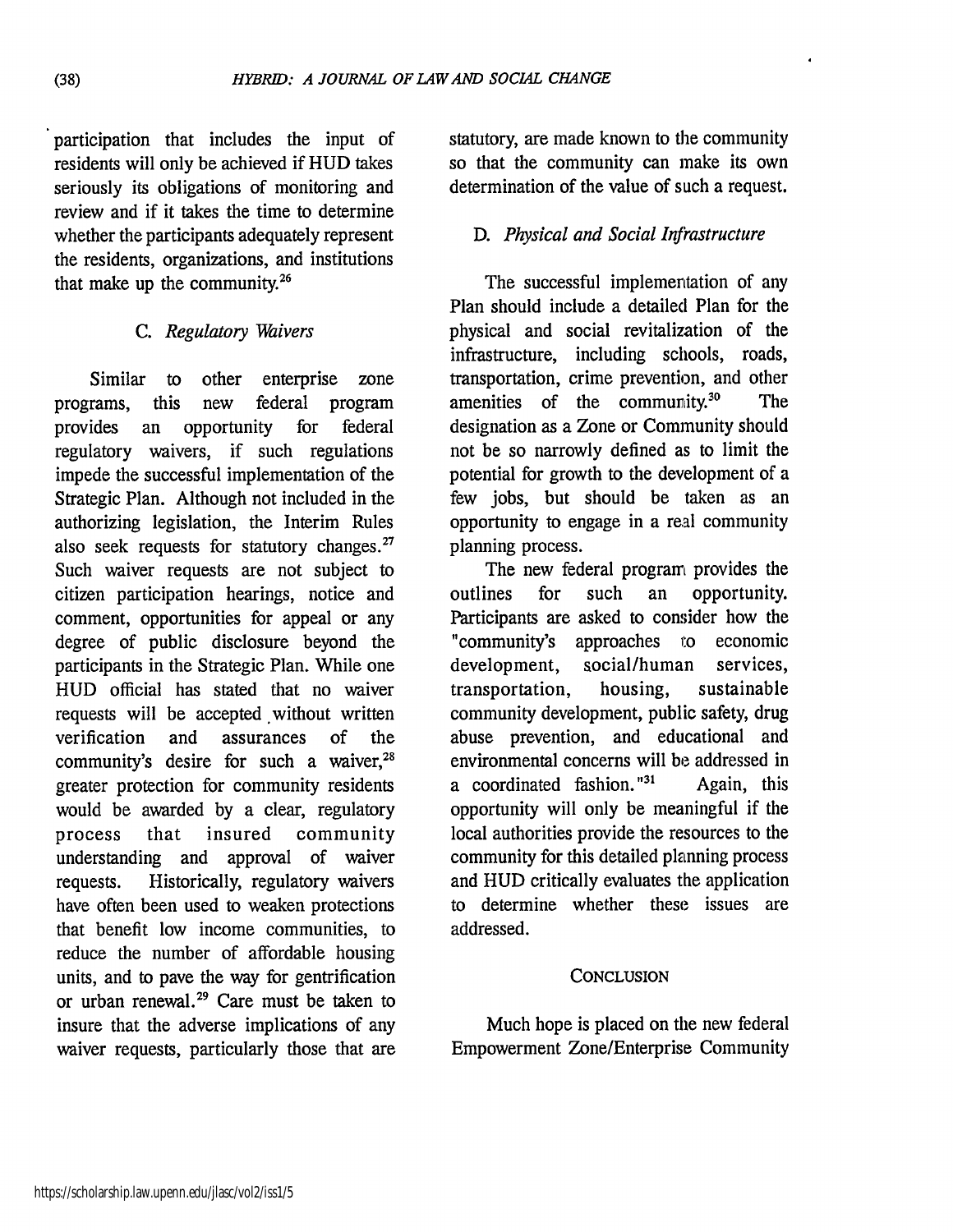program. It is unrealistic to assume that this program, even if run perfectly, could singlehandedly turn around distressed communities. Even conservatives largely credited with developing the American model of the enterprise zone caution against inflated expectations. Carl Horowitz, of the conservative Heritage Foundation, a policy analyst specializing in Housing and Urban Affairs admitted, "Those rioters [in L.A.] were not rioting because they did not have an enterprise zone." $32$  Nonetheless, it is only one of a handful of programs currently available to distressed communities. While the odds are this program will have many of the same faults as state enterprise zone programs, there are a few positive changes to this program that may allow for greater success than such programs in the past. In addition, there are not many other opportunities for communities to be provided with such vast sums of Social Service Block Grant funds and priority for other federal grant and loan dollars. Until we have better programs that provide money to distressed communities and real job creation, advocates for low income communities who participate in the Empowerment Zone/Enterprise Community process should push for meaningful participation of community members, seek real job creation for low income and long term unemployed residents, and monitor the application and implementation process so as to insure the accountability of both the local authorities and HUD.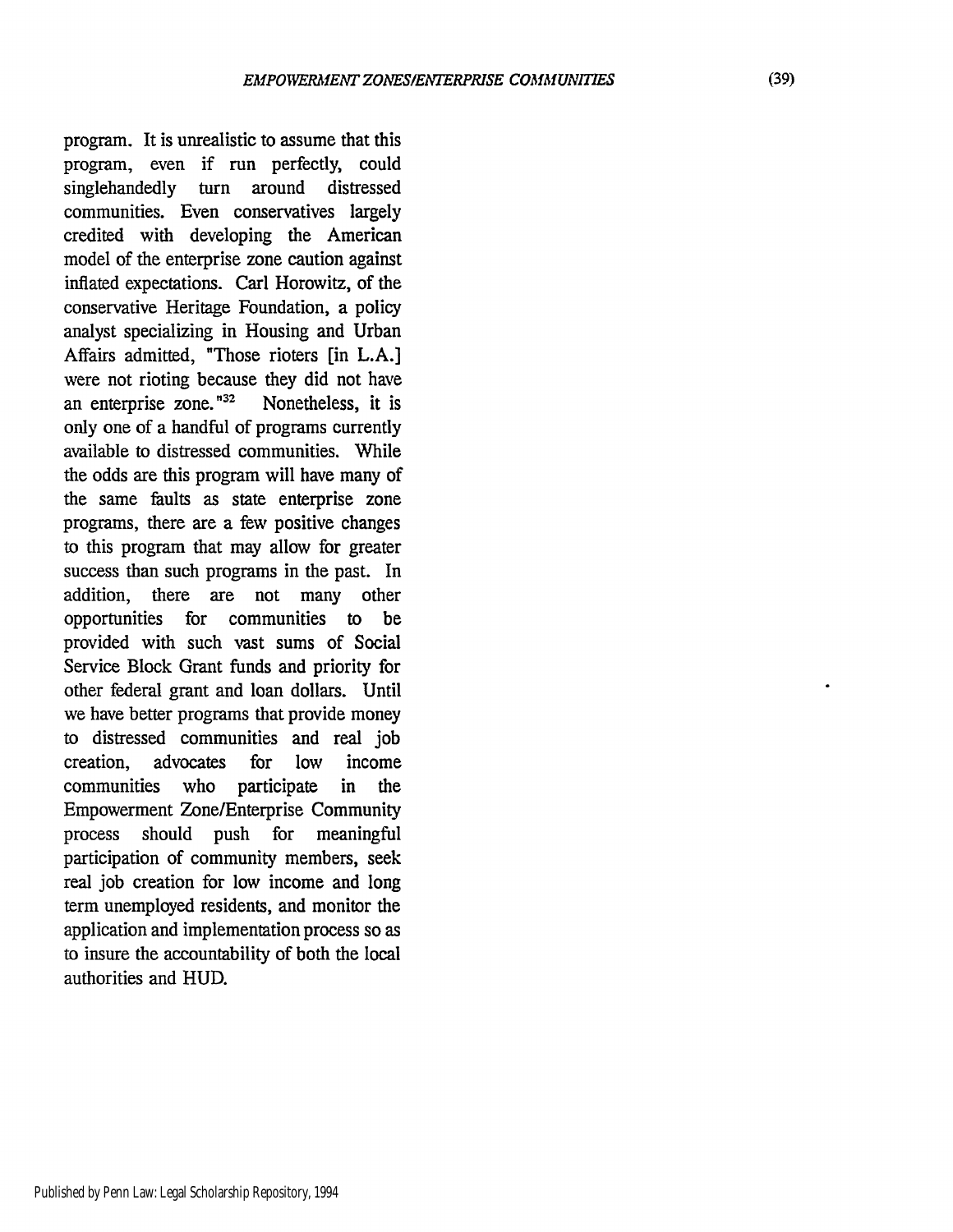#### ENDNOTES

1. This new legislation is found at 26 U.S.C.A. § 1391 (West 1993).

*2. See* Jill Zuckerman, *Riots Resurrect Enterprise Zones, 50* CONG. Q., May 9, 1992, at 1253.

*3. See* Nicholas Lehmann, *The Myth of Community Development,* N.Y. TIMES., Jan. 9, 1994, § 6 (Magazine) at 27, 30.

4. 29 WEEKLY COMP. PREs. Doc. 1716 (Sept. 9, 1973).

5. **HUD** is authorized to designate the urban Zones and Communities. The Department of Agriculture will designate the rural Zones and Communities. Both agencies published interim regulations Jan. **18,** 1994, the same day the application packet was officially released. *See* 59 Fed. Reg. 2686 (1994)(to be codified at 7 C.F.R. pt.  $25$ )(regulating rural zones); 59 Fed. Reg. 2700 (to be codified at 24 C.F.R. pt. 597) (regulating urban zones).

*6. See* Anna Yee, Enterprise Zones: Not Perfect, But Some Real Potential (Jan. 5, 1994) (unpublished report by National Economic Development Law Center, on file with author).

*7. See* 26 U.S.C.A. §§ 1391 & 1392.

The specificity of the statute on issues such as population and geographic size reinforced a widely held belief that certain neighborhoods meeting these detailed criteria were taken into consideration when the legislation was drafted. Such neighborhoods, including South Central Los Angeles, Harlem, and the most impoerished areas of Chicago were considered by many to be sure winners in the competition for designation of an Empowerment Zone even before the application process officially began.

*8. See §* 597.200(c) of the Interim Rules in 59 Fed. Reg. 2700, 2705 (to be codified at 24 C.FR. § 597 [hereinafter *Interim Rules].*

*9. See §* 570.200(d) of the *Interim Rules* for a complete listing of the elements of the Strategic Plan.

10. *See §* 597.301(a) of the *Interim Rules.*

11. *See* 26 U.S.C.A. § 1394(c).

12. *Id.* at § 1396.

13. *Id.* at § 1394.

14. *See* U.S. DEP'T OF HOUSING & URBAN DEv., **U.S.** DEP'T OF AGRIC., GUIDEBOOK FOR COMMUNITY **BASED** STRATEGIC **PLANNING** FOR EMPOWERMENT **ZONES AND** ENTERPRISE COMMUNITIES (listing the federal programs for which an applicant could seek priority status to further the goals of the Strategic Plan).

15. *See generally* Ellen Aprill, *Caution: Enterprise Zones,* 66 So. CAL. L. REv. 1341 (1993).

16. *See generally* Yee, *supra* note 6.

17. *See* Robert Guskind, *Enterprise Zones: Do They Wrk?,* J. OF **HOUSING,** Jan./Feb. 1990, at 47, 51.

18. *See* Aprill, *supra* note 15, at 1352-53; Guskind, *supra* note 17, at 52.